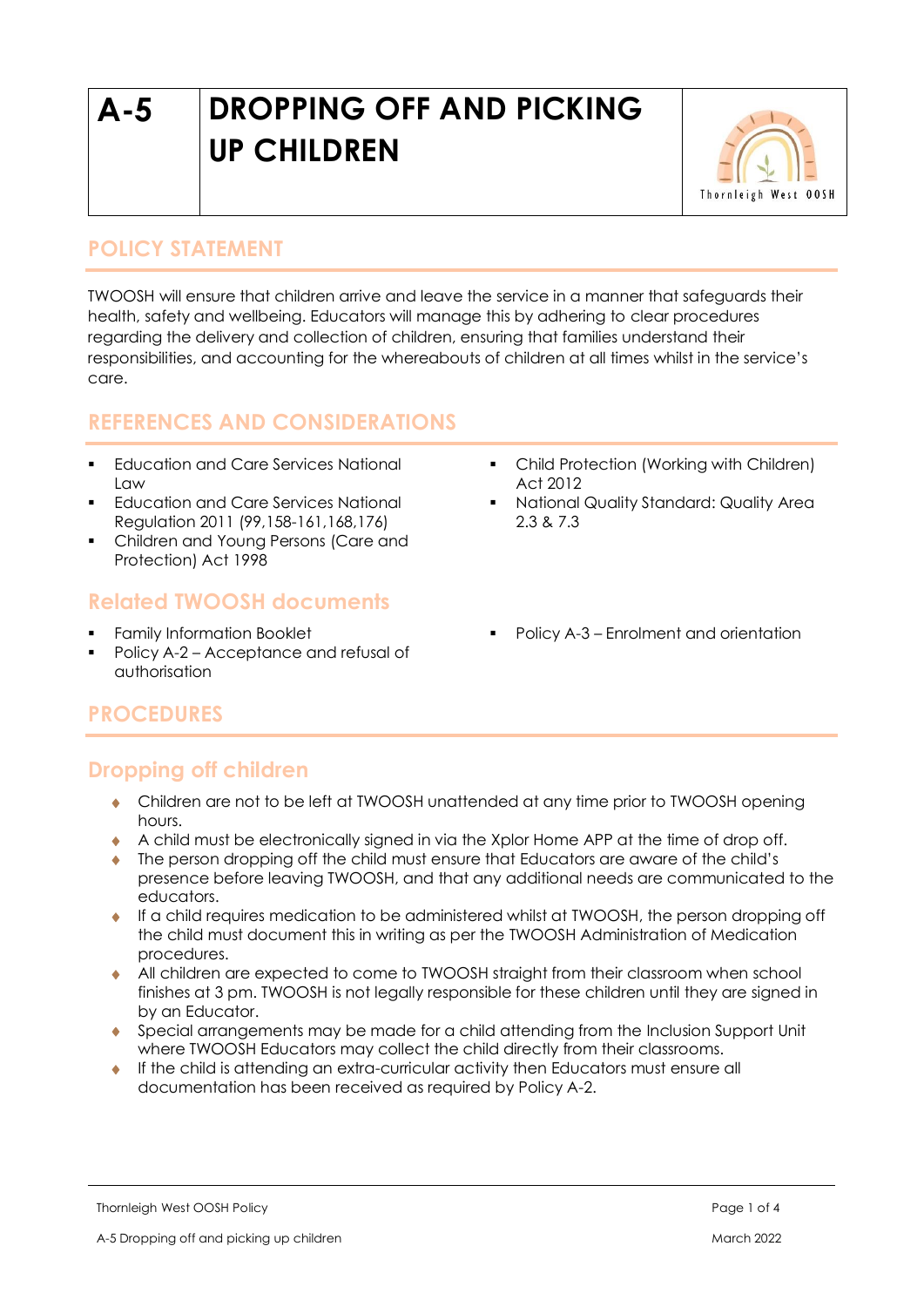Arrangements are also made in term 1 each year to pick up the kindergarten children from their classroom area. School teachers will be responsible for identifying which children attend TWOOSH on the day and therefore need to meet the TWOOSH Educators.

#### **Picking up children**

- ◆ Children must be picked up by TWOOSH closing time.
- Any person who is picking up a child from TWOOSH must be listed as an authorised person on the child's enrolment form with their contact details. The pick up list must be kept current and updated on a regular basis by the Director.
- The authorised person who is picking up a child must log in to the Xplor Home APP to electronically sign the child out.
- Educators must be aware of each child's departure from TWOOSH to ensure the child is only picked up by an authorised person listed on their pick up list.
- Educators should be notified as soon as possible if the authorised person will be later than expected and the child will be informed to avoid unnecessary anxiety.
- If a person who is not on the pick up list arrives to pick up a child, written authorisation will be sought via email from an authorised person before the child is able to leave TWOOSH. The Responsible Person/Educator will also request identification from the person picking up the child and an Educator will need to sign the child out using the Xplor Playground APP. Guardians will then need to confirm this sign out the next time they drop off or pick up.
- $\bullet$  In the case of an emergency where a child's authorised person cannot pick up the child and someone not on the pick up list will be picking up the child, TWOOSH must be notified by phone as soon as possible by an authorised person. Written authorisation should be gained where possible, however verbal consent and an identification check will be sufficient in the case of an emergency. Educators will sign out the children as above.
- Educators are to ensure that children are not permitted to sign themselves out or leave TWOOSH without an authorised person, unless written authorisation from the authorised person has been given to attend an extra-curricular activity.
- ◆ Persons must be over the age of 16 to be authorised by the Guardian to pick up children from TWOOSH. If an under-18 is picking up the child, they will need to notify an Educator that they are picking up the child, and an educator MUST sign the child out using the Xplor Playground APP. Guardians will then need to confirm this sign out the next time they drop off or pick up.

## **Late pick up**

- $\bullet$  If a child is not picked up by 6.15pm the Responsible Person will contact the guardian/authorised person by phone.
- If contact is not made with the guardian/authorised person, the Responsible Person will continue to try and contact all emergency authorised persons.
- When all attempts are made to contact and locate the guardians/authorised persons and it is after 6.45pm the Responsible Person is to contact the Director, police and the child protection helpline for mandatory reporters on 132 111 to advise them of an abandoned child.
- The Director will inform the Management Committee President of all action taken.
- The Educator/Responsible Person must record all details of the situation and action taken on an Incident Form. The person taking responsibility for the child's care when they leave TWOOSH must sign this form. This should occur even if the child is picked up by a nominated emergency contact person after TWOOSH closing time.

#### **Absent and missing children**

- TWOOSH is not legally responsible for the child until the child is signed in to TWOOSH.
- Guardians will need to mark their absences on the Xplor Home APP, as early as possible, but before 3pm for afternoon attendances.

Thornleigh West OOSH Policy **Page 2 of 4**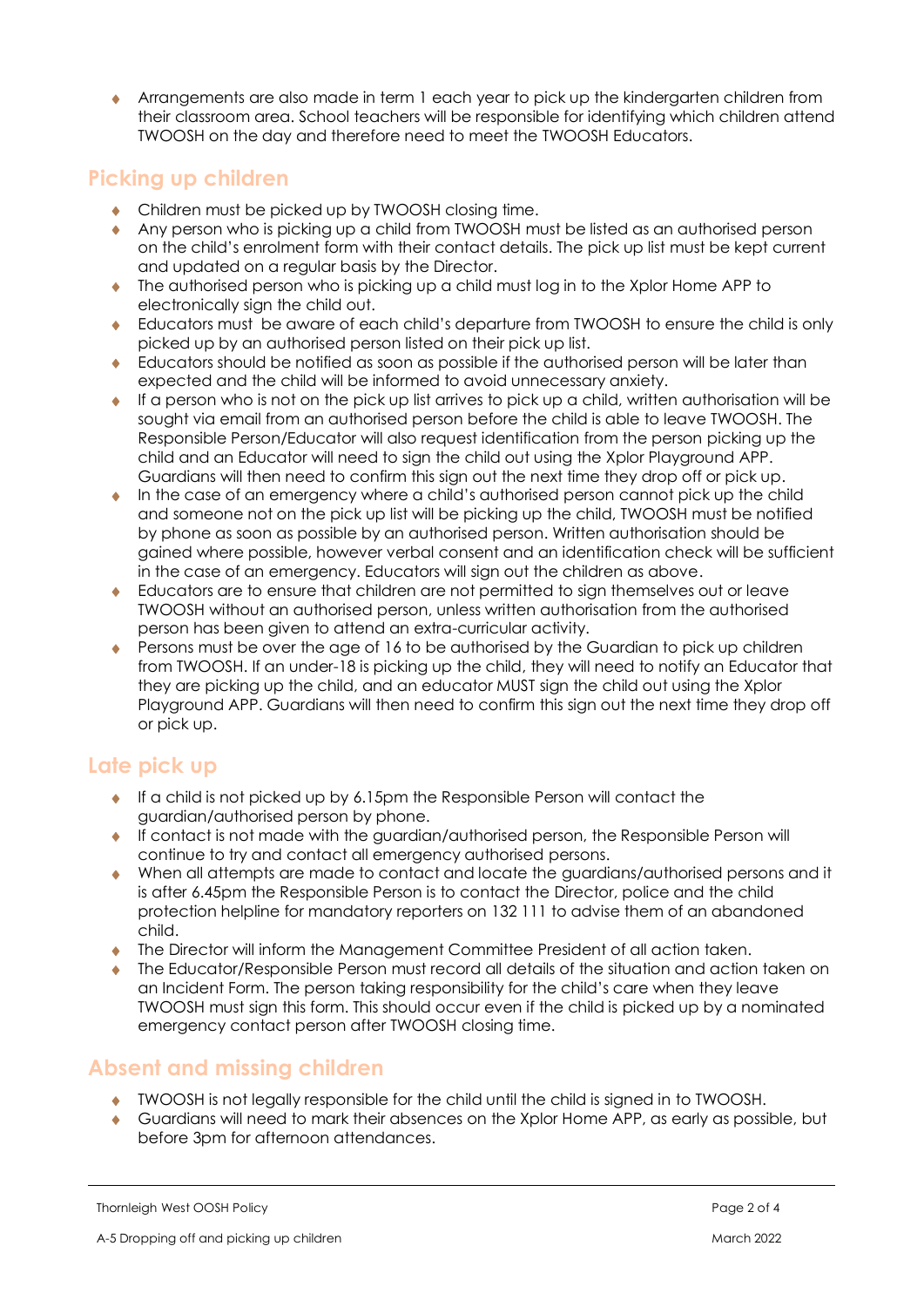- A non-notification/search fee of \$5 is charged to families who fail to notify TWOOSH by 3pm that their child will not be attending that afternoon.
- Families will be informed of responsibilities to notify TWOOSH of absences during enrolment and through the Family Information Booklet.

#### **Procedure for children who are absent without notification**

| STEP 1            | Ask the other children if they know where the child might be. If children can<br>confirm they were away from school, TWOOSH will proceed with calling the<br>family to confirm. The family will be charged the search fee.                                                                                                                                                                                                 |  |  |  |
|-------------------|----------------------------------------------------------------------------------------------------------------------------------------------------------------------------------------------------------------------------------------------------------------------------------------------------------------------------------------------------------------------------------------------------------------------------|--|--|--|
|                   |                                                                                                                                                                                                                                                                                                                                                                                                                            |  |  |  |
| STEP <sub>2</sub> | If the child was at school, approach the school office and ask for information<br>regarding the child's attendance at school, check the early leaver's sign out<br>book and arrange for an announcement over the school's speaker system.                                                                                                                                                                                  |  |  |  |
|                   |                                                                                                                                                                                                                                                                                                                                                                                                                            |  |  |  |
| STEP <sub>3</sub> | If the child still does not present themselves, and school staff are unaware of<br>their whereabouts, the school teachers will search route to home or other<br>possible locations in their cars.<br>TWOOSH will have any Educators not counted in ratio assist in searching for the<br>child in the school area and surrounds. Educators will ensure supervision is<br>maintained for other children during this process. |  |  |  |
|                   | The Responsible Person on duty is responsible for delegation and coordination<br>during this time and ensuring that all TWOOSH educators are contactable if<br>they are allocated to help search for the child.                                                                                                                                                                                                            |  |  |  |
|                   |                                                                                                                                                                                                                                                                                                                                                                                                                            |  |  |  |
| STEP 4            | If the child is still unable to be located around the grounds, roads or at home,<br>the police will be contacted on 000. Educators/The school will continue to                                                                                                                                                                                                                                                             |  |  |  |

- TWOOSH will continue to keep in contact with the school during steps 2-4.
- The Educators will inform school staff of any leads regarding children going to a friend's home or any other place.
- If the child is found in another location outside of the school, the responsibility lies with the school teachers to return them to the grounds or have an emergency contact collect them. However, if the child is spotted within walking distance, the Educators above ratio are able to walk to collect and escort the child back to TWOOSH if it is approved by the Responsible Person and the school is notified.

update the authorised persons and follow directions given by the police.

#### **Procedure for children who are missing after TWOOSH sign in**

| STEP 1            | Ask children and other educators if they have seen the child. If it seems the<br>child has been picked up already, the Responsible Person will call the family to<br>confirm collection time and sign the child out on their behalf.                                                                                                                                                                                                                                                     |  |  |  |
|-------------------|------------------------------------------------------------------------------------------------------------------------------------------------------------------------------------------------------------------------------------------------------------------------------------------------------------------------------------------------------------------------------------------------------------------------------------------------------------------------------------------|--|--|--|
|                   |                                                                                                                                                                                                                                                                                                                                                                                                                                                                                          |  |  |  |
| STEP <sub>2</sub> | If no one is aware of the child's whereabouts, the Responsible Person will call<br>emergency contacts to confirm that they have not been picked up. If they<br>have not, the Responsible Person will delegate any Educators above ratio to<br>search the grounds, toilets and surrounding roads. Educators must take a<br>mobile and remain contactable. If necessary, operations will be limited to<br>minimal areas to ensure safety and supervision of all children during this time. |  |  |  |
|                   |                                                                                                                                                                                                                                                                                                                                                                                                                                                                                          |  |  |  |

Thornleigh West OOSH Policy **Page 3 of 4** and the state of the state of the state of the state of the state of the state of the state of the state of the state of the state of the state of the state of the state of the sta